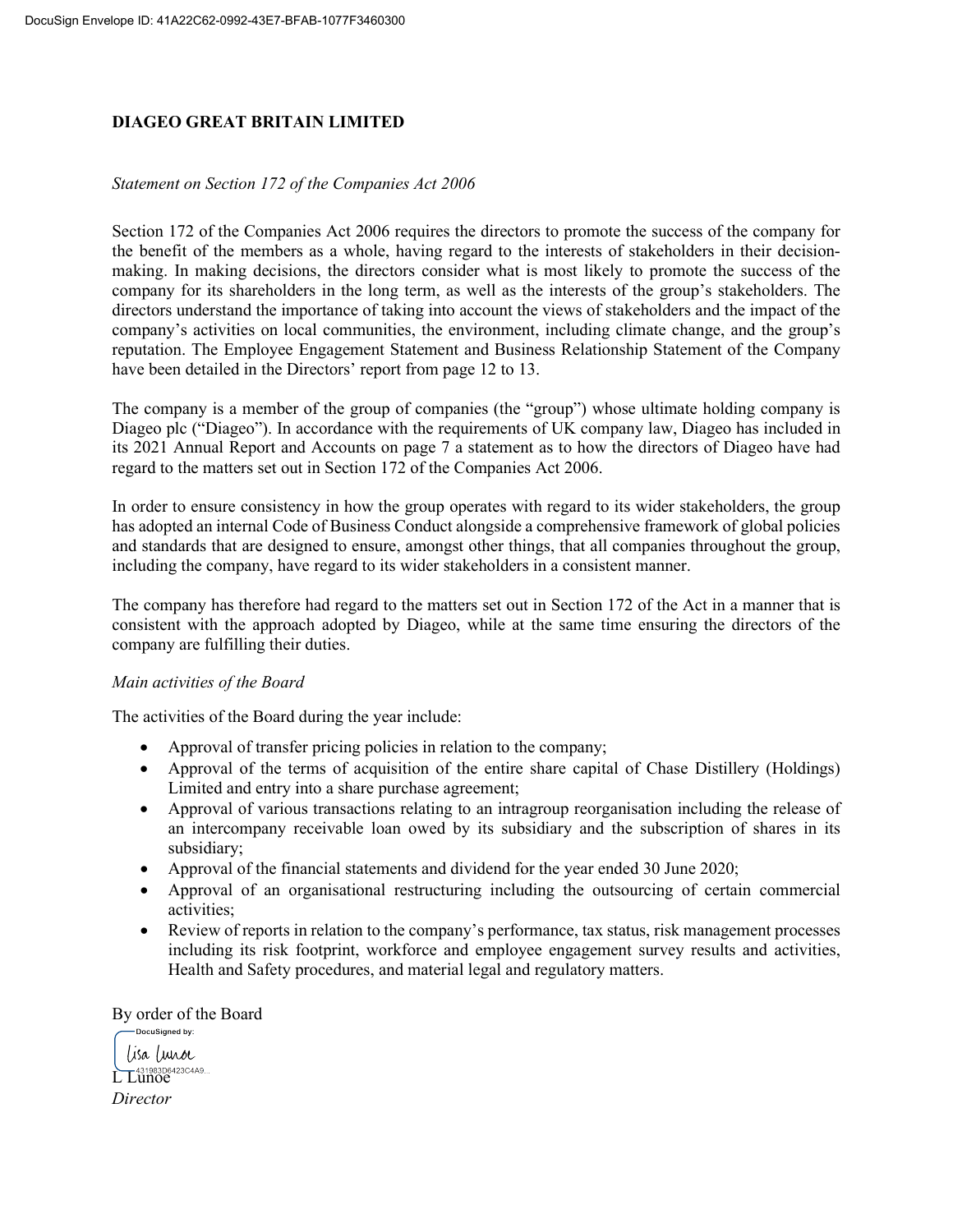Lakeside Drive Park Royal London NW10 7HQ

15 December 2021